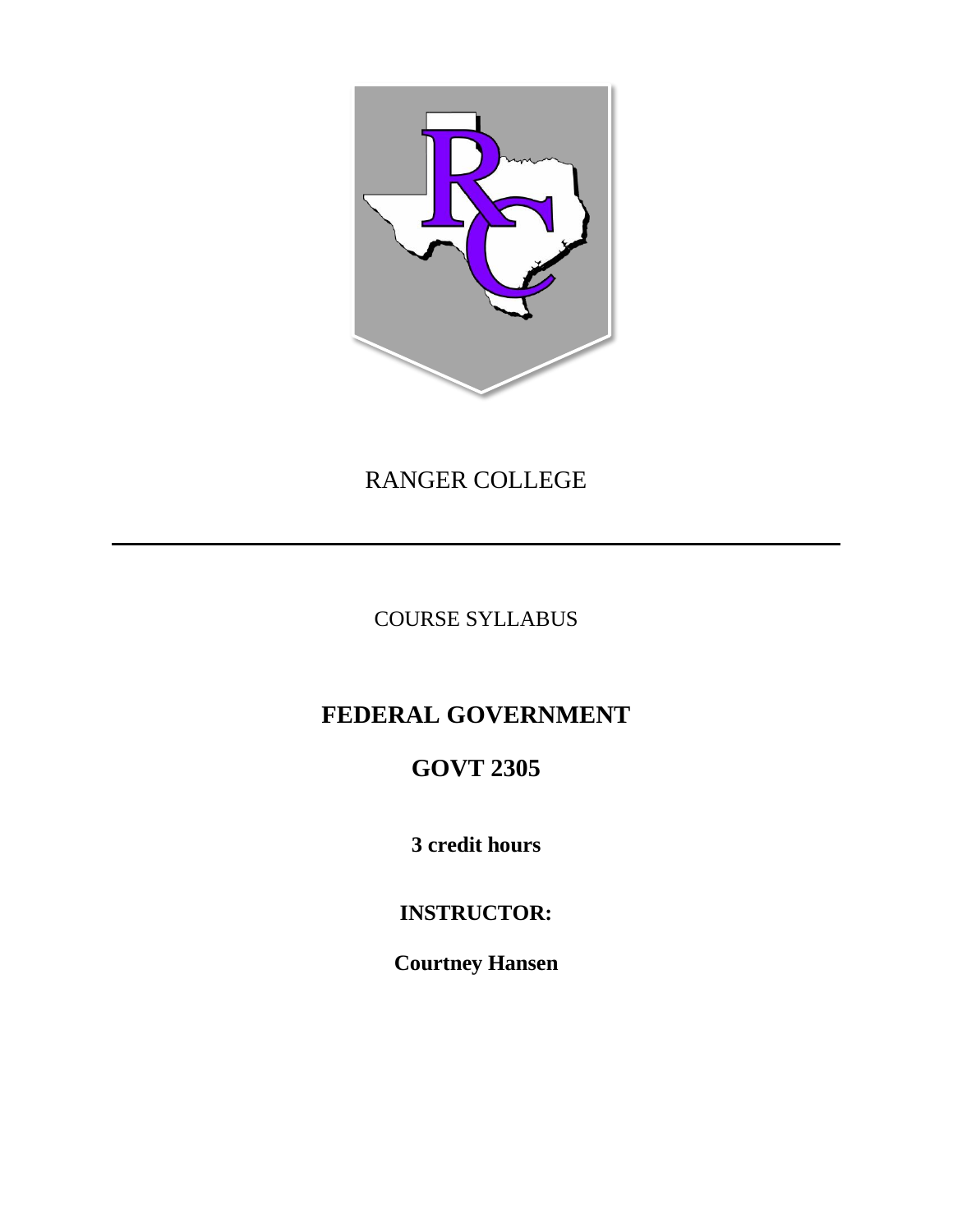|        | <b>INSTRUCTOR:</b> Courtney Hansen                    |
|--------|-------------------------------------------------------|
| EMAIL: | chansen@rangercollege.edu                             |
| PHONE: | 817-894-4042 (cell)                                   |
| HOURS: | Available from 12:00 p.m. 2:00 p.m. Monday - Thursday |

## **I. Texas Core Curriculum Statement of Purpose**

Through the Texas Core Curriculum, students will gain a foundation of knowledge of human cultures and the physical and natural world, develop principles of personal and social responsibility for living in a diverse world, and advance intellectual and practical skills that are essential for all learning.

#### **II. Course Description**

Origin and development of the U.S. Constitution, structure, and powers of the national government including the legislative, executive, and judicial branches, federalism, political participation, the national election process, public policy, civil liberties and civil rights. Credit 3 semester hours.

#### **III. Required Background or Prerequisite**

Passing score on the TSI reading section or equivalent alternative test. If dual credit student, approval of high school counselor or instructor.

## **IV. Required Textbook and Course Materials**

Wilson, James Q, John J. Dilulio, Jr. and Meena Bose. 2014. *American Government*, Brief Version,  $13<sup>th</sup>$  ed. 2018.

#### **V. Course Purpose**

This course focuses on consideration of the Constitution of the United States and involves the analysis of governmental institutions, political behavior, civic engagement, and their political and philosophical foundations.

#### **VI. Learning Outcomes**

- Explain the origin and development of constitutional democracy in the United States.
- Demonstrate knowledge of the federal system.
- Describe separation of powers and checks and balances in both theory and practice.
- Demonstrate knowledge of the legislative, executive, and judicial branches of the federal government.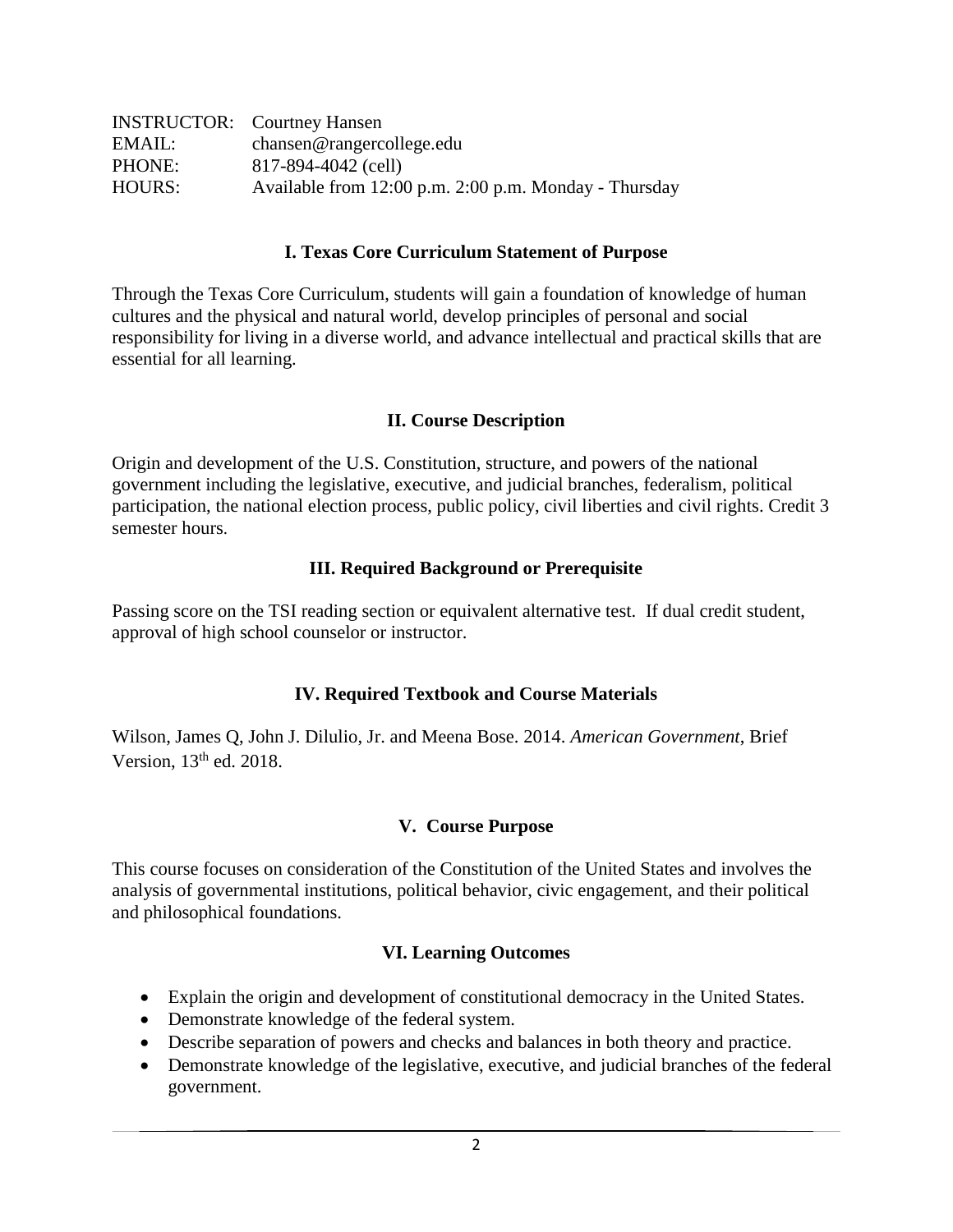- Evaluate the role of public opinion, interest groups, and political parties in the political system.
- Analyze the election process.
- Describe the rights and responsibilities of citizens.
- Analyze issues and policies in U.S. politics.

# **VII. Core Objectives**

This course meets the following of the six Core Objectives established by Texas:

- **Critical Thinking Skills (CT)** Creative thinking, innovation, inquiry, and analysis; evaluation and synthesis of information
- **Communication Skills (COM)** effective development, interpretation and expression of ideas through written, oral, and visual communication
- **Social Responsibility (SR)** Intercultural competence, knowledge of civic responsibility, and the ability to engage effectively in regional, national, and global communities
- **Personal Responsibility (PR)** The ability to connect choices, actions, and consequences to ethical decision-making

# **VIII. Methods of Instruction**

Reading, notes on the reading, on-line discussion, on-line quizzes, exams, essay, and other writing assignments

## **IX. Methods of Assessment**

| <b>Online Quizzes:</b>                 | 10% of your semester grade (CT, SR, PR)            |  |  |
|----------------------------------------|----------------------------------------------------|--|--|
| <b>Online Participation Questions:</b> | 10% of your semester grade (CT, SR, COM, PR)       |  |  |
| Editorials $(4)$ :                     | 15% of your semester grade (CT, SR, COM, PR)       |  |  |
| Essay:                                 | 15% of your semester grade (CT, SR, COM, PR)       |  |  |
| Mid-term Exam:                         | 25% of your semester grade (CT, SR, COM, PR)       |  |  |
| Final Exam:                            | 25% of your semester grade (CT, SR, COM, PR)       |  |  |
| Grading scale: $A = 90-100\%$          | $B = 80-89$ $C = 70-79$ $D = 60-69$ $F = Below 60$ |  |  |

# **X. Course/Classroom Policies**

Attendance: Online class attendance is important for you to be successful in this course. You should be checking in several times a week for announcements.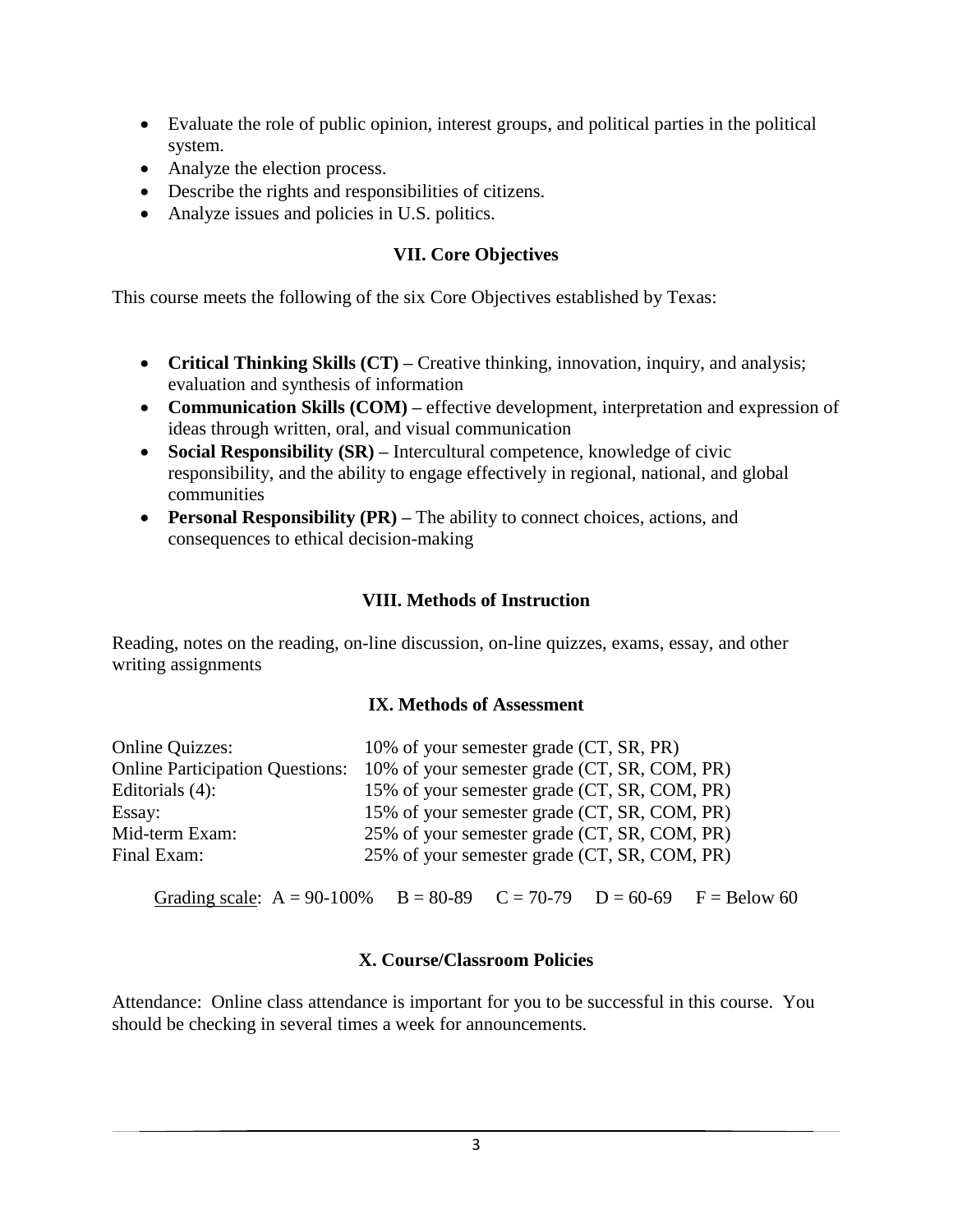Class Participation: You will be required to answer two questions posted on the discussion board and respond to an answer from one of your classmates as listed in the schedule.

Missed Exams/Assignments/Make-Up Policy: If an assignment is turned in late, you will receive a zero. If you have an emergency and/or technical problem, contact me immediately at the phone number listed above. If you miss an exam you will receive a zero unless you have previously made arrangements with me.

Academic Dishonesty: Any student caught cheating on an exam, report, or project, whether in the classroom or elsewhere, will earn a grade of "F" in the course. It is strongly recommended that the student caught cheating immediately drop the class in order to avoid a grade of "F".

Student Behavior Policy: As this is an online course, students should not post inappropriate messages on the discussion board. Emails to the instructor should be respectful.

| <b>Date</b>        | <b>Assignment</b>                                                                                                                                                     |
|--------------------|-----------------------------------------------------------------------------------------------------------------------------------------------------------------------|
| Week One:          | Familiarize yourself with course site,<br>including: Welcome Announcement, Course<br>Syllabus, Assignments, Course Documents<br>Post introduction on discussion board |
| Week Two:          | Read Chapter 1 & 2                                                                                                                                                    |
|                    | Quiz #1 (Chapters $1 \& 2$ ) by midnight Friday                                                                                                                       |
| <b>Week Three:</b> | Read Chapter 3 & 4                                                                                                                                                    |
|                    | Participation #1 (Chapters $3 \& 4$ ) by midnight<br>Friday                                                                                                           |
| Week Four          | Read Chapter 5 & 6                                                                                                                                                    |
|                    | Quiz #2 (Chapters 5 & 6) by midnight Friday                                                                                                                           |
| <b>Week Five</b>   | Read Chapter 7 & 8                                                                                                                                                    |
|                    | Participation #2 (Chapters $7 & 8 & 8$ ) by midnight<br>Friday                                                                                                        |
| Week Six           | No reading assignment                                                                                                                                                 |
|                    | Essay due by midnight Friday                                                                                                                                          |

# **XI. Course Outline/Schedule**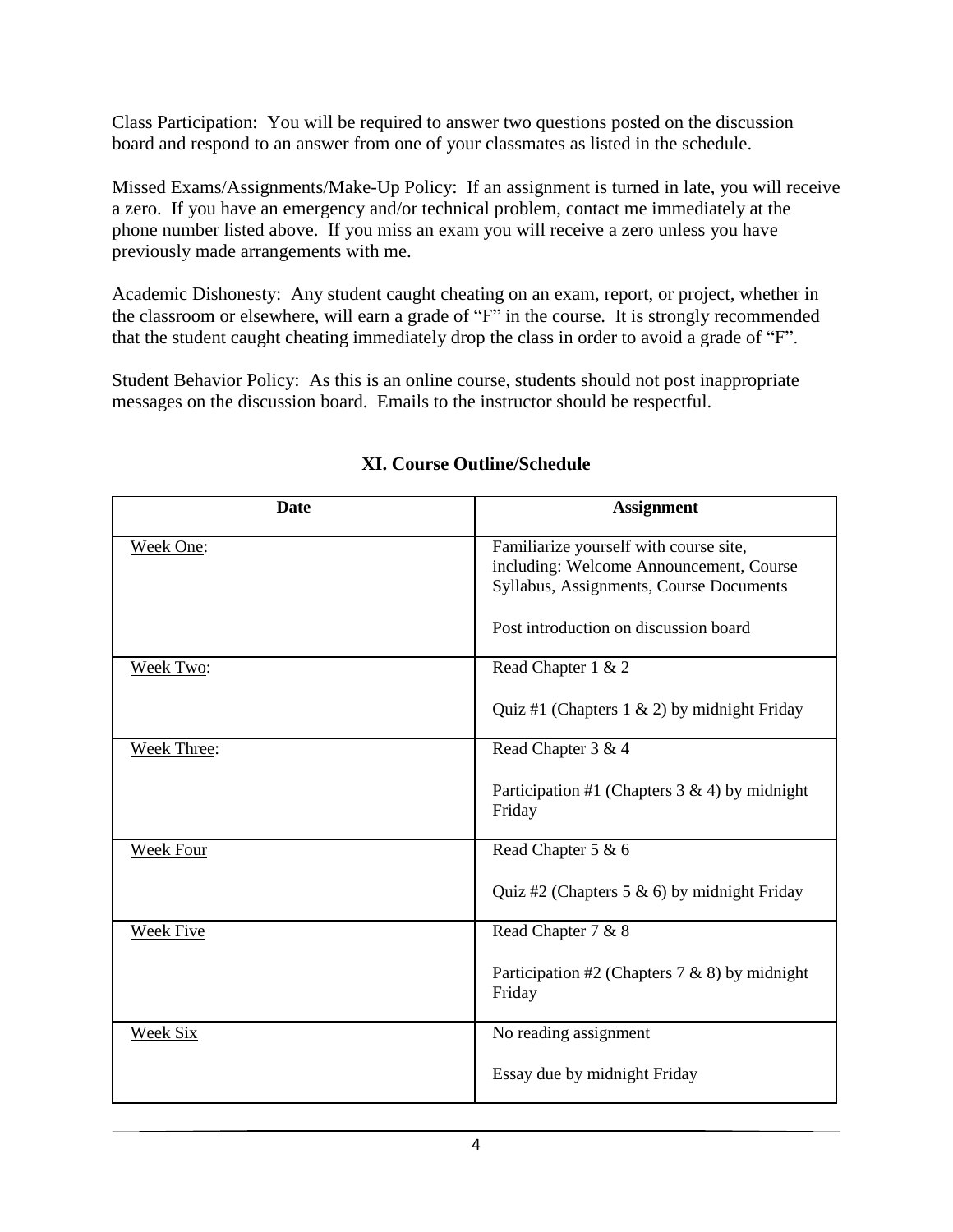| <b>Week Seven</b>    | Midterm Exam (Chapters 1 - 8)                    |
|----------------------|--------------------------------------------------|
|                      |                                                  |
|                      |                                                  |
|                      |                                                  |
| <b>Week Eight</b>    |                                                  |
|                      |                                                  |
|                      | First 2 editorials due by midnight Friday        |
| <b>Week Nine</b>     | Read Chapter 9 & 10                              |
|                      |                                                  |
|                      | Quiz #3 (Chapters $9 < 10$ ) by midnight Friday  |
|                      |                                                  |
| Week Ten             | Read Chapters 11 & 12                            |
|                      | Participation 3 (Chapters 9, 10, & 11) by        |
|                      | midnight Friday                                  |
|                      |                                                  |
| <b>Week Eleven</b>   | Reach Chapters 13 & 14                           |
|                      |                                                  |
|                      | Quiz #4 (Chapters 13 & 14) by midnight<br>Friday |
|                      |                                                  |
| <b>Week Twelve</b>   | Second 2 editorials due by midnight Friday       |
|                      |                                                  |
|                      | Participation 4 due by midnight Friday           |
|                      | (Chapters 13 & 14)                               |
| <b>Week Thirteen</b> | Read Chapter 15 & The Constitution including     |
|                      | the Bill of Rights                               |
|                      |                                                  |
|                      | Quiz 5 (Chapter 15 & Constitution) by            |
|                      | midnight Friday                                  |
| Week Fourteen        | Participation #5 (Chapter 15 & Constitution &    |
|                      | Bill of Rights) by midnight Friday               |
|                      |                                                  |
|                      | <b>Review for Final Exam</b>                     |
| <b>Week Fifteen</b>  | Final Exam (Chapters 9 - 15 & The                |
|                      | Constitution including amendments)               |
|                      |                                                  |
|                      | FINAL MUST BE TAKEN IN PERSON                    |
|                      |                                                  |